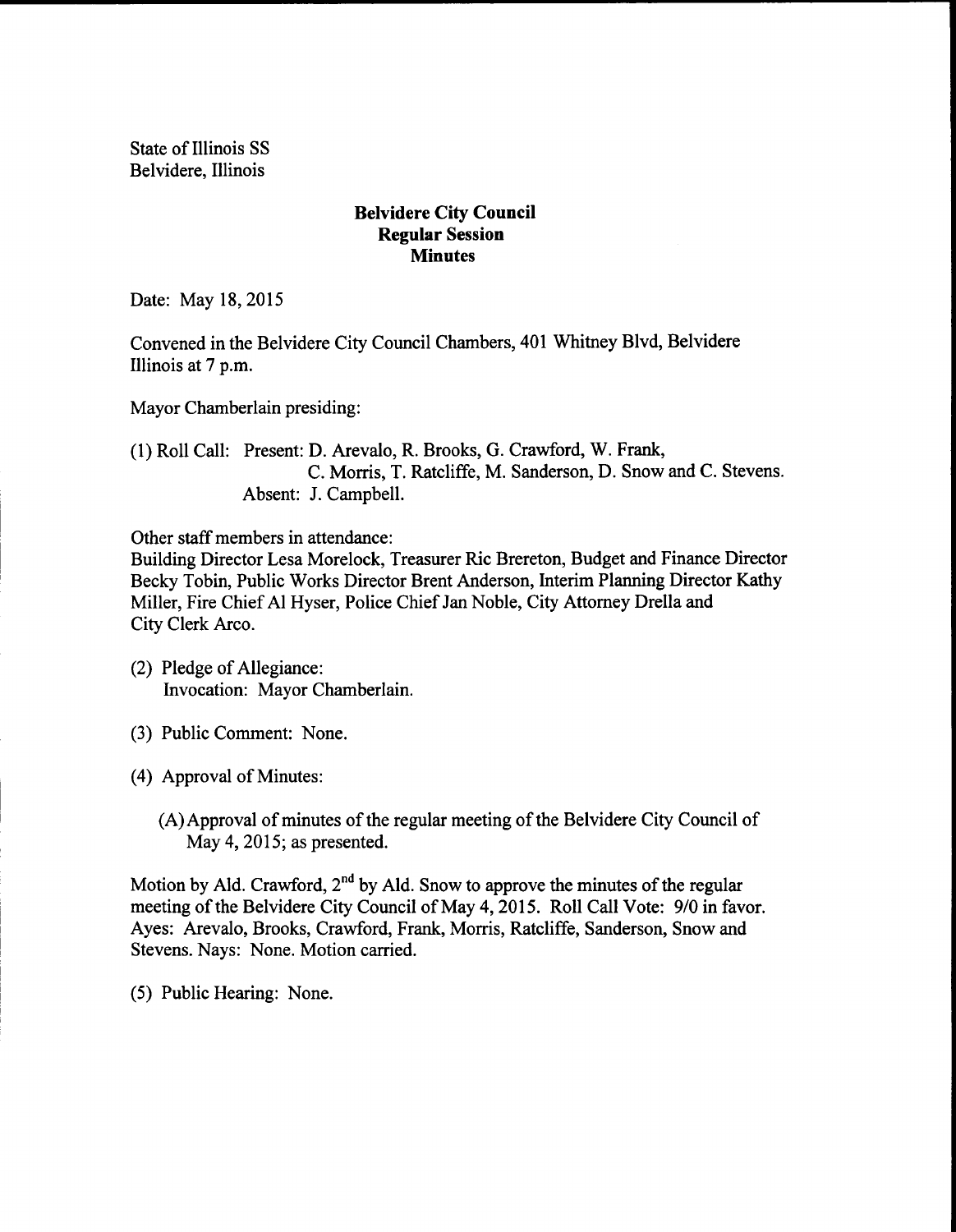6) Special Messages and Proclamations:

- A) Mayor Chamberlain asked for volunteers for the Heritage Days Festivities.
- B) Mayor Chamberlain reported he participated in the I Know, I Can Reading Program at Caledonia School.
- C) Mayor Chamberlain reported the Belvidere Police Department would be participating in the statewide Click it or Ticket crackdown by conducting seat belt enforcement zones during the Memorial Day Holiday.
- D) Mayor Chamberlain invited Aldermen to participate in the IML Workshop for newly elected Aldermen.
- E) Mayor Chamberlain presented a Proclamation for Motorcycle Awareness Month. Alderman Stevens reported a local person was killed recently while driving a motorcycle.

7) Approval ofExpenditures: General& Special Fund Expenditures: \$ 1, 516,909.76 Water & Sewer Fund Expenditures: \$406,097.22

Motion by Ald. Sanderson,  $2^{nd}$  by Ald. Arevalo to approve the General & Special Fund Expenditures in the amount of \$1,516,909.76. Roll Call Vote: 9/0 in favor. Ayes: Brooks, Crawford, Frank, Morris, Ratcliffe, Sanderson, Snow, Stevens and Arevalo. Nays: None. Motion carried.

Motion by Ald. Brooks, 2<sup>nd</sup> by Ald. Crawford to approve the Water & Sewer Fund Expenditures in the amount of \$406,097.22. Roll Call Vote: 9/0 in favor. Ayes: Crawford, Frank, Morris, Ratcliffe, Sanderson, Snow, Stevens, Arevalo and Brooks. Nays: None. Motion carried.

- 8) Committee Reports& Minutes of City Officers:
	- A) Belvidere Police Department Overtime Report of April 28, 2015 through April 30, 2015.
	- B) Belvidere Police Department Overtime Report of May 1, 2015 through May 11, 2015.
	- (C) Belvidere Fire Department Overtime Report of April 29, 2015 through April 30, 2015.
	- D) Belvidere Fire Department Overtime Report of May 1, 2015 through May 12, 2015.
	- (E) Monthly Building Department Revenue Report of April 2015.
	- F) Monthly Belvidere-Boone County Planning Department Report of April 2015.
	- (G) Monthly Treasurer's Report of April 2015.
	- (H) Monthly General Fund Report of April 2015.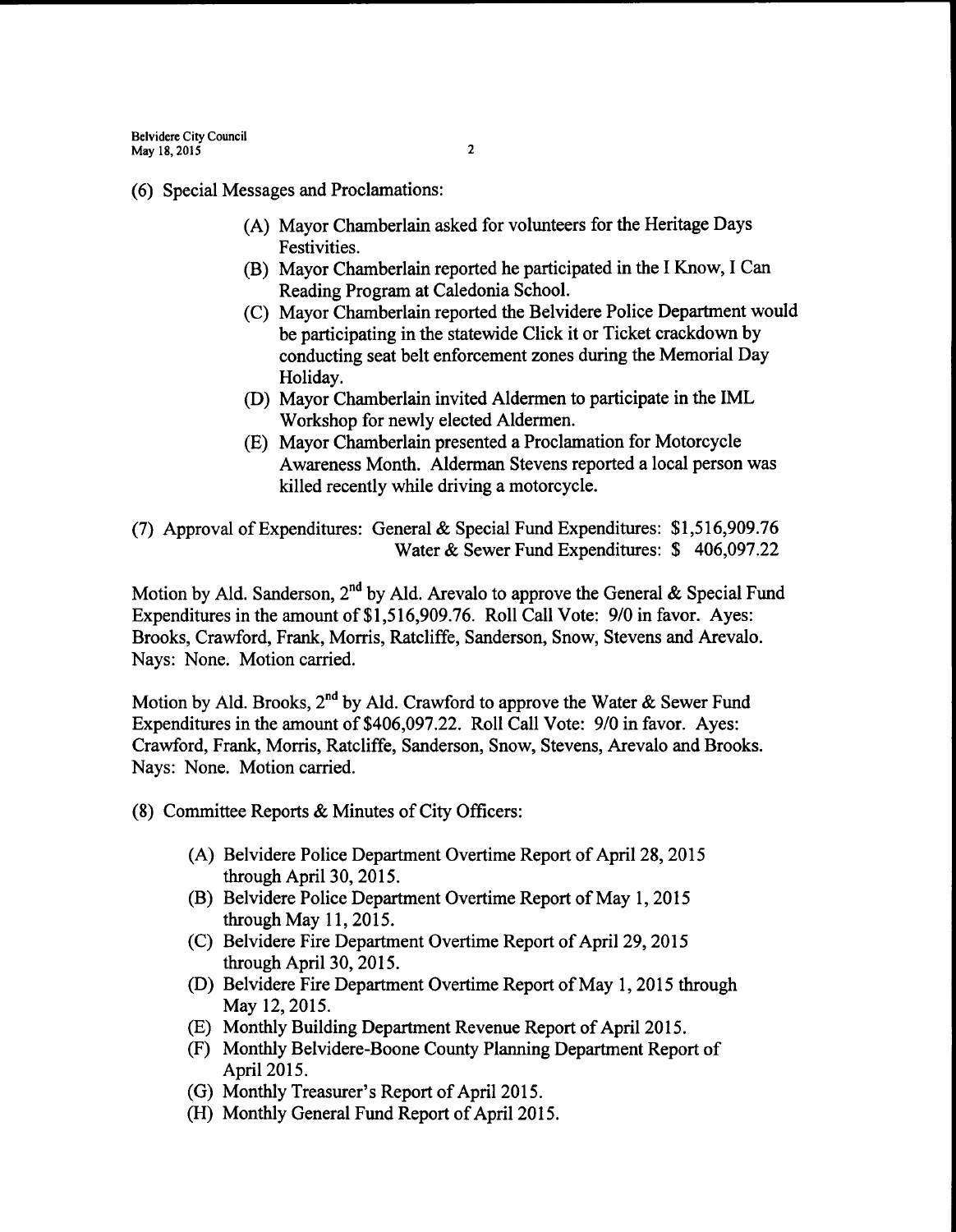- I) Monthly Water and Sewer Fund Report of April 2015.
- (J) FY15 General Fund Cash Flow Analysis.
- (K) Minutes of Planning and Zoning Commission of May 12, 2015.

Let the record show these reports and minutes were read and placed on file.

L) Minutes of Committee of the Whole Building, Planning and Zoning and Public Works of May 11, 2015.

Motion by Ald. Snow,  $2<sup>nd</sup>$  by Ald. Ratcliffe to approve the minutes of Committee of the Whole Building, Planning and Zoning and Public Works of May 11, 2015. Roll Call Vote: 9/0 in favor. Ayes: Frank, Morris, Ratcliffe, Sanderson, Snow, Stevens, Arevalo, Brooks and Crawford. Nays: None. Motion carried.

- 9) Unfinished Business:
	- (A) Ord.  $#251H 2^{nd}$  Reading: An Ordinance Changing the Name of Daimler Drive to Fiat Drive in the City of Belvidere.

Motion by Ald. Snow,  $2^{nd}$  by Ald. Brooks to pass Ord. #251H. Roll Call Vote: 9/0 in favor. Ayes: Morris, Ratcliffe, Sanderson, Snow, Stevens, Arevalo, Brooks, Crawford and Frank. Nays: None. Motion carried.

B) Motion to approve the purchase of three IPAD' <sup>s</sup> and vehicle mounts at <sup>a</sup> cost of \$2,432.80. Funding to come from Equipment  $01-5-220-8200$  and from the 2% Fund. Tabled May 4, 2015.

Motion by Ald. Sanderson,  $2<sup>nd</sup>$  by Ald. Arevalo to remove motion from the table. Aye voice vote carried. Motion carried.

Motion by Ald. Morris, 2<sup>nd</sup> by Ald. Crawford to amend motion to a cost of \$2,285.77. Roll Call Vote to approve 9/0 in favor. Ayes: Ratcliffe, Sanderson, Snow, Stevens, Arevalo, Brooks, Crawford, Frank and Morris. Nays: None. Motion carried.

10) New Business:

- A) Ord.  $\#252H 1$ <sup>st</sup> Reading: An Ordinance Repealing Chapter 50 Floods of the City of Belvidere Municipal Code.
- (B) Ord.  $#254H 1$ <sup>st</sup> Reading: An Ordinance Granting a Special Use for Indoor Commercial Entertainment within the PB, Planned Business District 892- 900 Belvidere Road).
- C) Ord. #255H 1<sup>st</sup> Reading: An Ordinance Amending Chapter 150, Zoning Ordinance of the Municipal Code Discontinuance of a Nonconforming Use.
- (D) Ord.  $\#256H 1^{\text{st}}$  Reading: An Ordinance Granting a Special Use to Continue to Nonconforming Use to Allow Outdoor Display within the NB, Neighborhood Business District( 415 Logan Avenue).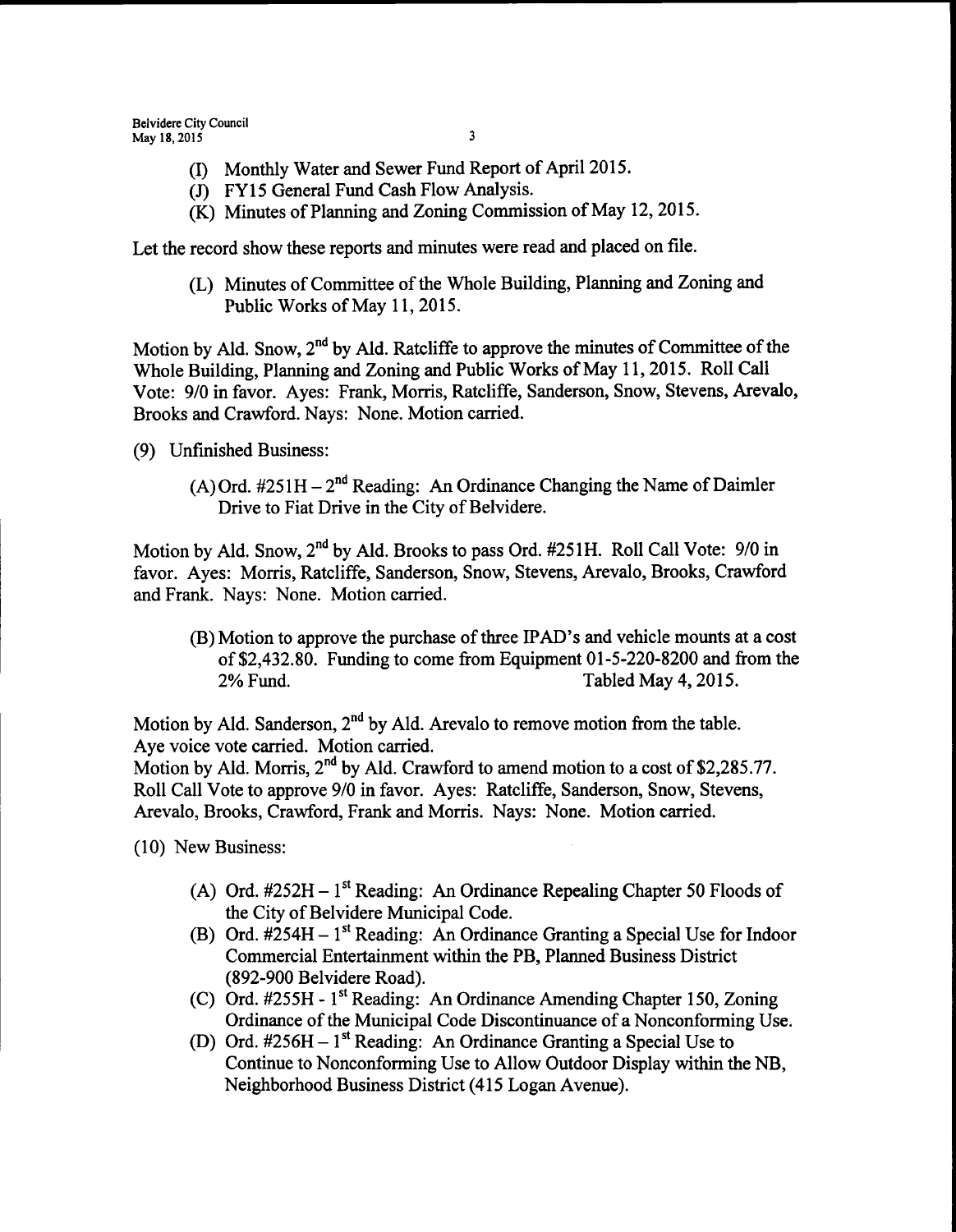Let the record show Ord. #252H, #254H, #255H and #256H were placed on file for first reading.

E) Waive 2- 88 ( Presenting at Committee of the Whole).

Motion by Ald. Crawford, 2<sup>nd</sup> by Ald. Arevalo to approve waiving 2-88 (presenting at Committee of the Whole). Roll Call Vote: 9/0 in favor. Ayes: Sanderson, Snow, Stevens, Arevalo, Brooks, Crawford, Frank, Morris and Ratcliffe. Nays: None. Motion carried.

F) Waive 2- 87 ( Two week layover for passing of ordinance).

Motion by Ald. Brooks, 2<sup>nd</sup> by Ald. Snow to approve waiving 2-87 (two week layover). Roll Call Vote: 9/0 in favor. Ayes: Snow, Stevens, Arevalo, Brooks, Crawford, Frank, Morris, Ratcliffe and Sanderson. Nays: None. Motion carried.

G) Ord.  $\#257H - 1^{st}$  and  $2^{nd}$  Reading: An Ordinance Fixing the Salary for Fire Chief Al Hyser.

Motion by Ald. Stevens, 2<sup>nd</sup> by Ald. Crawford to pass Ord. #257H. Roll Call Vote: 9/0 in favor. Ayes: Stevens, Arevalo, Brooks, Crawford, Frank, Morris, Ratcliffe, Sanderson and Snow. Nays: None. Motion carried.

Motions forwarded from Committee of the Whole – Building, Planning and Zoning and Public Works of May 11, 2015.

- (A) Well #5 Emergency Repairs update from Public Works Director Brent Anderson.
- (B) Motion to approve the proposal from Illinois Pump in the amount of \$22,930 for the rebuild of RAS pump  $#1$  including a new impeller. This work will be paid for from the plant depreciation fund. Roll Call Vote: 9/0 in favor. Ayes: Arevalo, Brooks, Crawford, Frank, Morris, Ratcliffe, Sanderson, Snow and Stevens. Nays: None. Motion carried.
- C) Motion to authorize the registering and participating in an auction or auctions for the possible purchase of a used mechanic's truck at a cost not to exceed 80,000. Funds for this purchase will come from the Capital line item. Roll Call Vote: 9/0 in favor. Ayes: Brooks, Crawford, Frank, Morris, Ratcliffe, Sanderson, Snow, Stevens and Arevalo. Nays: None. Motion carried.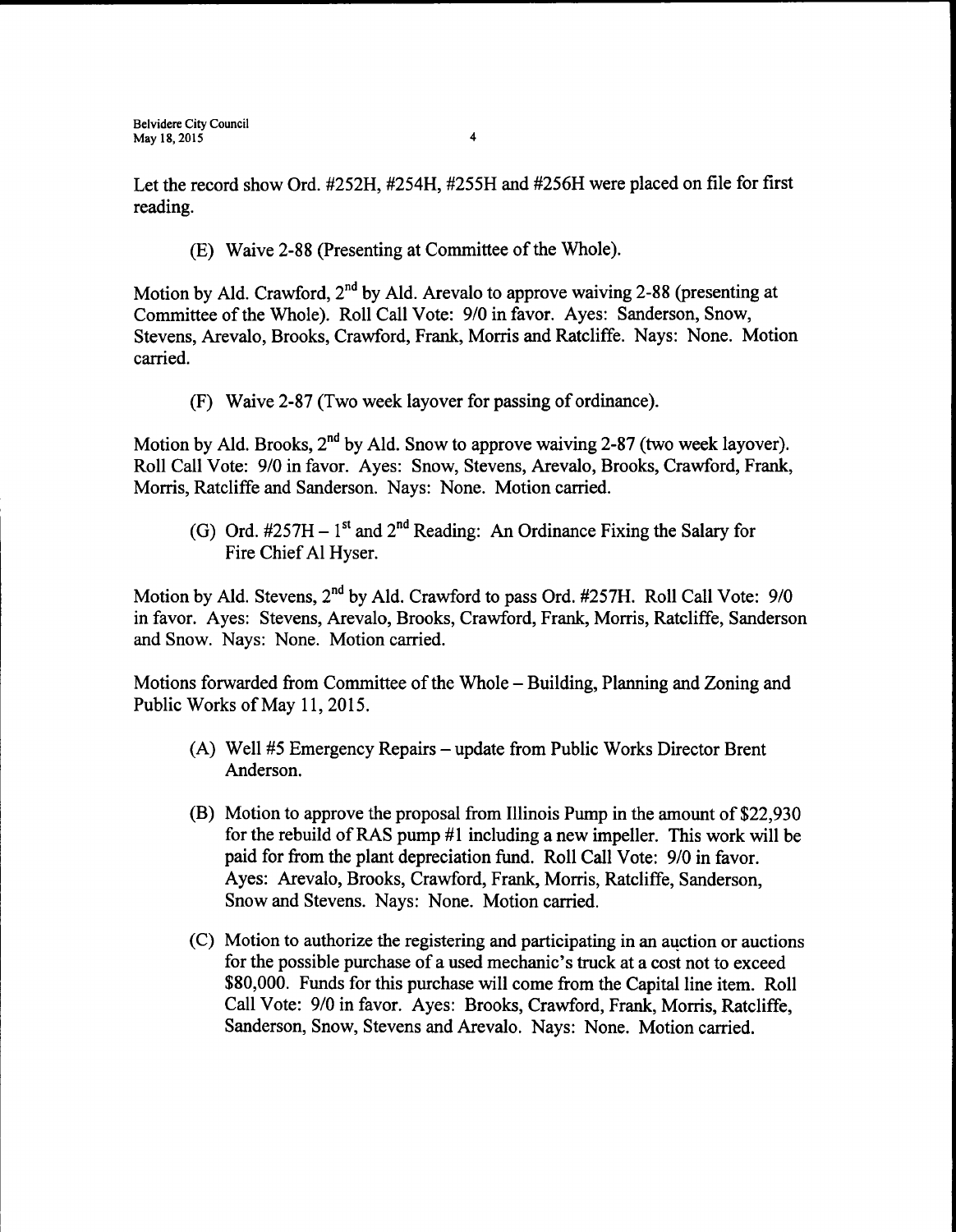- D) Motion to approve Buchanan curb and gutter installation with material costs ofapproximately\$ 9, 000 paid from the Public Improvement Fund. Roll Call Vote: 9/0 in favor. Ayes: Crawford, Frank, Morris, Ratcliffe, Sanderson, Snow, Stevens, Arevalo and Brooks. Nays: None. Motion carried.
- (E) Motion to approve the proposal from Lauterbach  $&$  Amen LLP to provide Actuarial Consulting Services at a cost not to exceed \$3,400. Roll Call Vote: 9/0 in favor. Ayes: Frank, Morris, Ratcliffe, Sanderson, Snow, Stevens, Arevalo, Brooks and Crawford. Nays: None. Motion carried.
- F) Omnibus motion to approve Committee appointments as follows:

| Chairman, Finance & Personnel               | Alderman Ratcliffe           |
|---------------------------------------------|------------------------------|
| Vice Chairman, Finance & Personnel          | Alderman Frank               |
| Chairman, Public Works                      | <b>Alderman Brooks</b>       |
| Vice Chairman, Public Works                 | Alderman Sanderson           |
| Chairman, Building, Planning and Zoning     | Alderman Campbell            |
| Vice Chairman, Building Planning and Zoning | Alderman Ratcliffe           |
| Chairman, Public Safety                     | Alderman Crawford            |
| Vice Chairman, Public Safety                | Alderman Arevalo             |
| Co-Chairman, City-County Coordinating       | Alderman Snow                |
| Vice Co-Chairman, City-County Coordinating  | <b>Alderman Stevens</b>      |
| Members, City-County Coordinating           | Alderman Arevalo, Frank and  |
|                                             | Sanderson                    |
|                                             |                              |
| Fire & Police Commission                    | Michael Phillips to a 3 year |
|                                             | Term ending April 30, 2018.  |

Boone County Council on Aging Alderman Wendy Frank

Roll Call Vote: 9/0 in favor. Ayes: Morris, Ratcliffe, Sanderson, Snow, Stevens, Arevalo, Brooks, Crawford and Frank. Nays: None. Motion carried.

(G) Public Safety Building Parking Lots – Recommendation of Bid Award.

Motion by Ald. Crawford,  $2<sup>nd</sup>$  by Ald. Ratcliffe to approve the recommendation of award Bid No. CC-15-01 for the Public Safety Building Parking Lots – 615 North Main Street to Stenstrom Excavation and Blacktop Group with an additional cost of \$18,000 to the City of Belvidere. Roll Call Vote: 9/0 in favor. Ayes: Ratcliffe, Sanderson, Snow, Stevens, Arevalo, Brooks, Crawford, Frank and Morris. Nays: None. Motion carried.